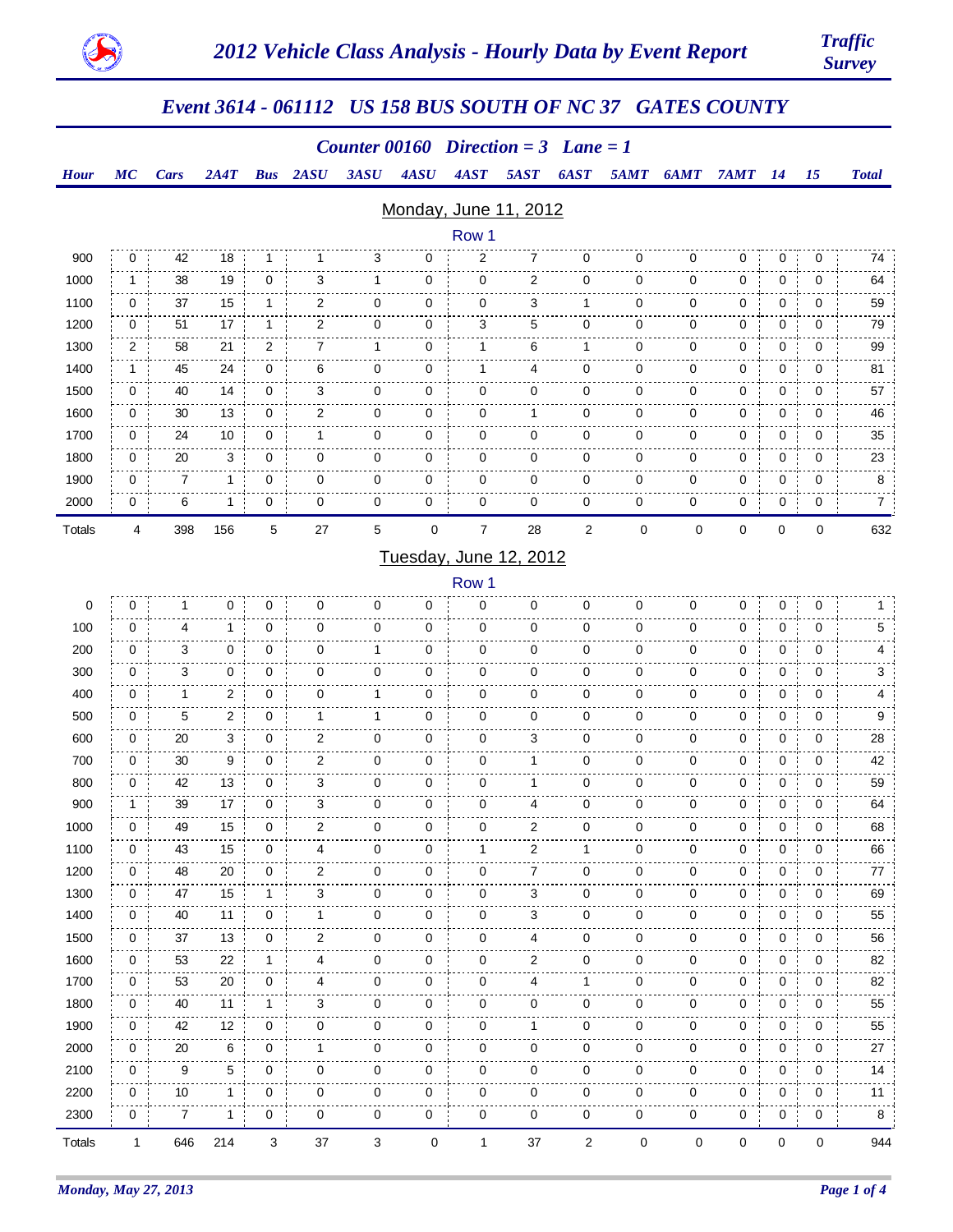

*Survey*

### Wednesday, June 13, 2012

|             |             |                |                |             |                |   |             | Row 1 |    |                |          |   |   |   |             |                |
|-------------|-------------|----------------|----------------|-------------|----------------|---|-------------|-------|----|----------------|----------|---|---|---|-------------|----------------|
| $\mathbf 0$ | $\mathbf 0$ | $\overline{2}$ | 0              | $\mathbf 0$ | $\mathbf 0$    | 0 | 0           | 0     | 0  | 0              | $\Omega$ | 0 | 0 | 0 | $\mathbf 0$ | $\overline{2}$ |
| 100         | 0           | 5              | 0              | 0           | 0              | 0 | 0           | 0     | 0  | 0              | 0        | 0 | 0 | 0 | 0           | 5              |
| 200         | 0           | $\overline{4}$ | 0              | $\mathbf 0$ | 0              | 0 | 0           | 0     | 0  | 0              | 0        | 0 | 0 | 0 | $\mathbf 0$ | 4              |
| 300         | 0           | 3              | 2              | 0           | $\mathbf 0$    | 0 | 0           | 0     | 0  | 0              | 0        | 0 | 0 | 0 | 0           | 5              |
| 400         | 0           | $\overline{2}$ | $\overline{2}$ | 0           | 0              | 2 | 0           | 0     | 0  | 0              | 0        | 0 | 0 | 0 | 0           | 6              |
| 500         | $\mathbf 0$ | 4              | 3              | 0           |                | 0 | 0           | 0     | 0  | 0              | 0        | 0 | 0 | 0 | 0           | 8              |
| 600         | 0           | 23             | 2              | $\mathbf 0$ |                | 0 | 0           | 0     |    | 0              | 0        | 0 | 0 | 0 | 0           | 27             |
| 700         | 0           | 27             | 14             |             | 3              | 1 | 0           | 0     | 4  | 0              | 0        | 0 | 0 | 0 | 0           | 50             |
| 800         | $\mathbf 0$ | 51             | 15             | $\mathbf 0$ | 3              | 0 | 0           |       | 3  | 0              | $\Omega$ | 0 | 0 | 0 | 0           | 73             |
| 900         | 0           | 45             | 22             | 0           |                | 0 | 0           | 2     | 4  | 0              | 0        | 0 | 0 | 0 | 0           | 74             |
| 1000        | 0           | 38             | 14             |             | 4              | 2 | 0           |       | 9  | 0              | 0        | 0 | 0 | 0 | 0           | 69             |
| 1100        | 0           | 39             | 19             | 0           | $\overline{2}$ | 0 | $\mathbf 0$ | 0     | 5  | $\overline{2}$ | 0        | 0 | 0 | 0 | 0           | 67             |
| Totals      | 0           | 243            | 93             | 2           | 15             | 5 | 0           | 4     | 26 | 2              | 0        | 0 | 0 | 0 | 0           | 390            |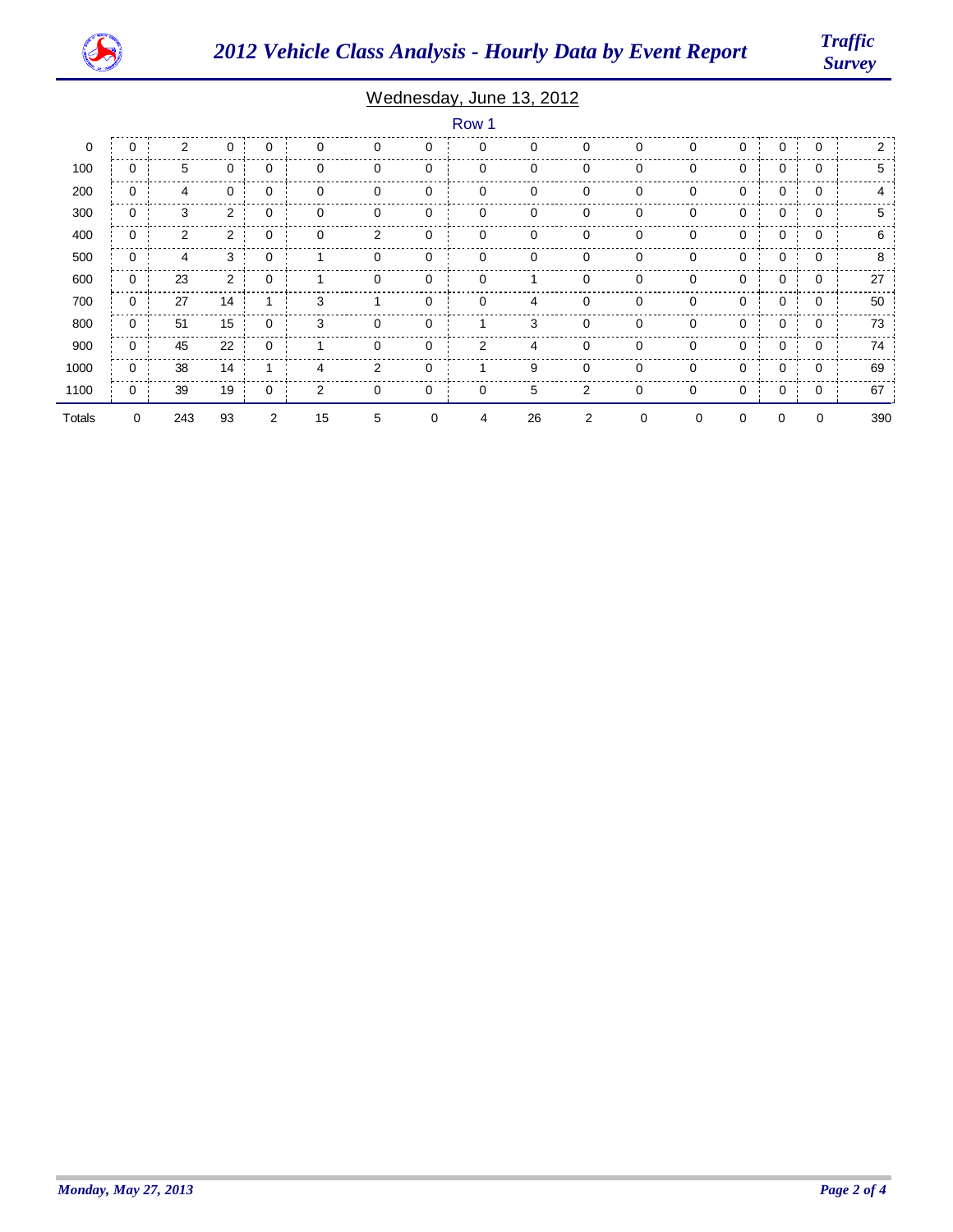

# *Survey*

|                        |                |             |              |                |                         | Counter 00075 Direction = $7$ Lane = 1 |               |                |                                |              |             |             |        |           |             |                 |
|------------------------|----------------|-------------|--------------|----------------|-------------------------|----------------------------------------|---------------|----------------|--------------------------------|--------------|-------------|-------------|--------|-----------|-------------|-----------------|
| <b>Hour</b>            | MC             | <b>Cars</b> | 2A4T         | <b>Bus</b>     | 2ASU                    | 3ASU                                   | 4ASU          | 4AST           | <b>5AST</b>                    | 6AST         | 5AMT        | 6AMT        | 7AMT   | <b>14</b> | 15          | <b>Total</b>    |
|                        |                |             |              |                |                         |                                        |               |                | Monday, June 11, 2012          |              |             |             |        |           |             |                 |
|                        |                |             |              |                |                         |                                        |               | Row 1          |                                |              |             |             |        |           |             |                 |
| 900                    | 1              | 48          | 13           | $\overline{2}$ |                         |                                        | 0             | 2              | 3                              | 0            | 0           | 0           | 0      | 0         | 0           | 71              |
| 1000                   | 0              | 41          | 20           | 0              | 4                       | 1                                      | 0             | 1              | 3                              | 0            | 0           | 0           | 0      | 0         | 0           | 70              |
| 1100                   | 0              | 40          | 18           | 0              | 3                       | 1                                      | 0             | 0              | 2                              | 1            | 0           | 0           | 0      | 0         | 0           | 65              |
| 1200                   | 1              | 42          | 11           | 1              | 2                       | 0                                      | 0             | 1              | 1                              | 0            | 0           | 0           | 0      | 0         | 0           | 59              |
| 1300                   | $\overline{c}$ | 68          | 23           | 1              | 3                       | 0                                      | 0             | 1              | 2                              | $\Omega$     | $\mathbf 0$ | 0           | 0      | 0         | 0           | 100             |
| 1400                   | 0              | 67          | 27           | 0              | 4                       | 2                                      | 0             | 0              | 3                              | 0            | 0           | 0           | 0      | 0         | 0           | 103             |
| 1500                   | 0              | 51          | 14           | 0              | 1                       | 1                                      | 0             | 0              | 1                              | 0            | 0           | 0           | 0      | 0         | 0           | 68              |
| 1600                   | 0              | 43          | 12           | 0              | 4                       | 0                                      | 0             | 0              | 0                              | 0            | 0           | 0           | 0      | 0         | 0           | 59              |
| 1700                   | 0              | 28          | 12           | 0              | 1                       | 0                                      | 0             | 0              | 0                              | 0            | 0           | 0           | 0      | 0         | 0           | 41              |
| 1800                   | 0              | 18          | 2            | 0              | 1                       | 0                                      | 0             | 0              | 0                              | 0            | 0           | 0           | 0      | 0         | 0           | 21              |
| 1900                   | 0              | 6           | $\mathbf{1}$ | 0              | 0                       | 0                                      | 0             | 0              | $\mathbf 0$                    | 0            | $\mathbf 0$ | 0           | 0      | 0         | 0           | $\overline{7}$  |
| 2000                   | 0              | 5           | 0            | 0              | 0                       | 0                                      | 0             | 0              | 0                              | 0            | 0           | 0           | 0      | 0         | 0           | 5 <sub>5</sub>  |
| Totals                 | 4              | 457         | 153          | $\overline{4}$ | 24                      | 6                                      | $\mathbf 0$   | 5              | 15                             | $\mathbf{1}$ | $\pmb{0}$   | 0           | 0      | $\pmb{0}$ | $\mathbf 0$ | 669             |
| Tuesday, June 12, 2012 |                |             |              |                |                         |                                        |               |                |                                |              |             |             |        |           |             |                 |
| Row 1                  |                |             |              |                |                         |                                        |               |                |                                |              |             |             |        |           |             |                 |
| 0                      | 0              | 0           | 0            | 0              | 0                       | 0                                      | 0             | 0              | 0                              | 0            | 0           | 0           | 0      | 0         | 0           | 0               |
| 100                    | 0              | 0           | 0            | 0              | 0                       | 0                                      | 0             | 0              | 0                              | 0            | 0           | 0           | 0      | 0         | 0           | 0               |
| 200                    | 0              | 1           | 0            | 0              | $\mathbf 0$             | 1                                      | 0             | 0              | 0                              | 0            | 0           | 0           | 0      | 0         | 0           | $\overline{2}$  |
| 300                    | 0              | 3           | 1            | 0              | 0                       | 0                                      | 0             | 0              | 0                              | 0            | 0           | 0           | 0      | 0         | 0           | 4               |
| 400                    | 0              | 3           | 1            | 0              | 0                       | 1                                      | 0             | 0              | 0                              | 0            | 0           | 0           | 0      | 0         | 0           | 5               |
| 500                    | 0              | 11          | 3            | 0              | 1                       | 0                                      | 0             | 0              | 1                              | 0            | 0           | 0           | 0      | 0         | 0           | 16              |
| 600                    | 0              | 20          | 8            | 0              | 6                       | 0                                      | 0             | 0              | 0                              | 1            | 0           | 0           | 0      | 0         | 0           | 35              |
| 700                    | 0              | 14          | 6            | 0              | 1                       | 0                                      | 0             | $\overline{2}$ | 6                              | 0            | 0           | 0           | 0      | $\pmb{0}$ | 0           | 29              |
| 800                    | 0              | 27          | 13           | 0              | 2                       | 0                                      | 0             | 0              | 2                              | 0            | 0           | 0           | 0      | 0         | 0           | 44              |
| 900                    | 1              | 34          | 13           | 0              | 4                       | 0                                      | 0             | 0              | 2                              | 1            | 0           | 0           | 0      | 0         | 0           | 55              |
| 1000                   | 0              | 51          | 10           | 0              | 4                       | 0                                      | 0             | 0              | 2                              | 0            | 0           | 0           | 0      | 0         | 0           | 67              |
| 1100                   | 0              | 42          | 26           | 0              | 2                       | 0                                      | 0             | 0              | 1                              | 0            | 0           | 0           | 0      | 0         | 0           | 71              |
| 1200                   | 0              | 64          | 12           | 0              | 4                       | 0                                      | 0             | 0              | 2                              | 0            | 0           | 0           | 0      | 0         | 0           | 82              |
| 1300                   | 0              | 45          | 13           | 1              | 3                       | 0                                      | 0             | 1              | 4                              | 0            | 0           | 0           | 0      | 0         | 0           | 67              |
| 1400                   | 0              | 37          | 14           | 2              | 3                       | 0                                      | 0             | 0              | 3                              | 0            | 0           | 0           | 0      | 0         | 0           | 59              |
| 1500                   | 0              | 42          | 11           | $\pmb{0}$      | $\overline{\mathbf{c}}$ | 0                                      | 0<br>.        | 0              | 0                              | 0            | 0           | 0           | 0      | $\pmb{0}$ | $\pmb{0}$   | 55              |
| 1600                   | 0              | 69          | 26           | 0              | 5                       | 1                                      | 0             | 0              | 2                              | 1            | 0           | 0           | 0      | 0         | 0           | 104             |
| 1700                   | 1              | 63          | 26           | 0              | 2                       | 0                                      | 0             | 0              | 0                              | 0            | 0           | 0           | 0      | 0         | 0           | 92              |
| 1800                   | 0              | 59          | 15           | 0              | 2                       | 1                                      | 0             | 0              | 0                              | 0            | 0           | 0           | 0      | 0         | 0           | 77              |
| 1900<br>2000           | 0              | 23<br>29    | 8            | $\mathbf{1}$   | 0                       | 0                                      | 0<br>0        | 1              | 0                              | 0            | 0           | 0           | 0      | 0         | 0           | 33              |
|                        | 0              |             | 6            | 0              | 0                       | 0                                      | $\frac{1}{2}$ | 0              | 0                              | 0            | 0           | 0           | 0      | 0         | $\pmb{0}$   | 35              |
| 2100<br>2200           | 0<br>0         | 24<br>8     | 4<br>3       | 1<br>0         | 1<br>0                  | 0<br>0                                 | 0<br>0        | 0<br>1         | 0<br>0                         | 0<br>0       | 0<br>0      | 0<br>0      | 0<br>0 | 0<br>0    | 0<br>0      | 30<br>12        |
| 2300                   | 0              | 6           | 3            | $\mathbf 0$    | $\mathbf{1}$            | 0                                      | 0             | 0              | 0                              | 0            | 0           | 0           | 0      | 0         | 0           | 10 <sup>°</sup> |
|                        |                |             |              |                |                         |                                        |               |                |                                |              |             |             |        |           |             |                 |
| Totals                 | 2              | 675         | 222          | $\mathbf 5$    | 43                      | 4                                      | $\pmb{0}$     | 5              | 25<br>Modnosday, June 13, 2012 | 3            | 0           | $\mathbf 0$ | 0      | $\pmb{0}$ | $\pmb{0}$   | 984             |

#### Wednesday, June 13, 2012